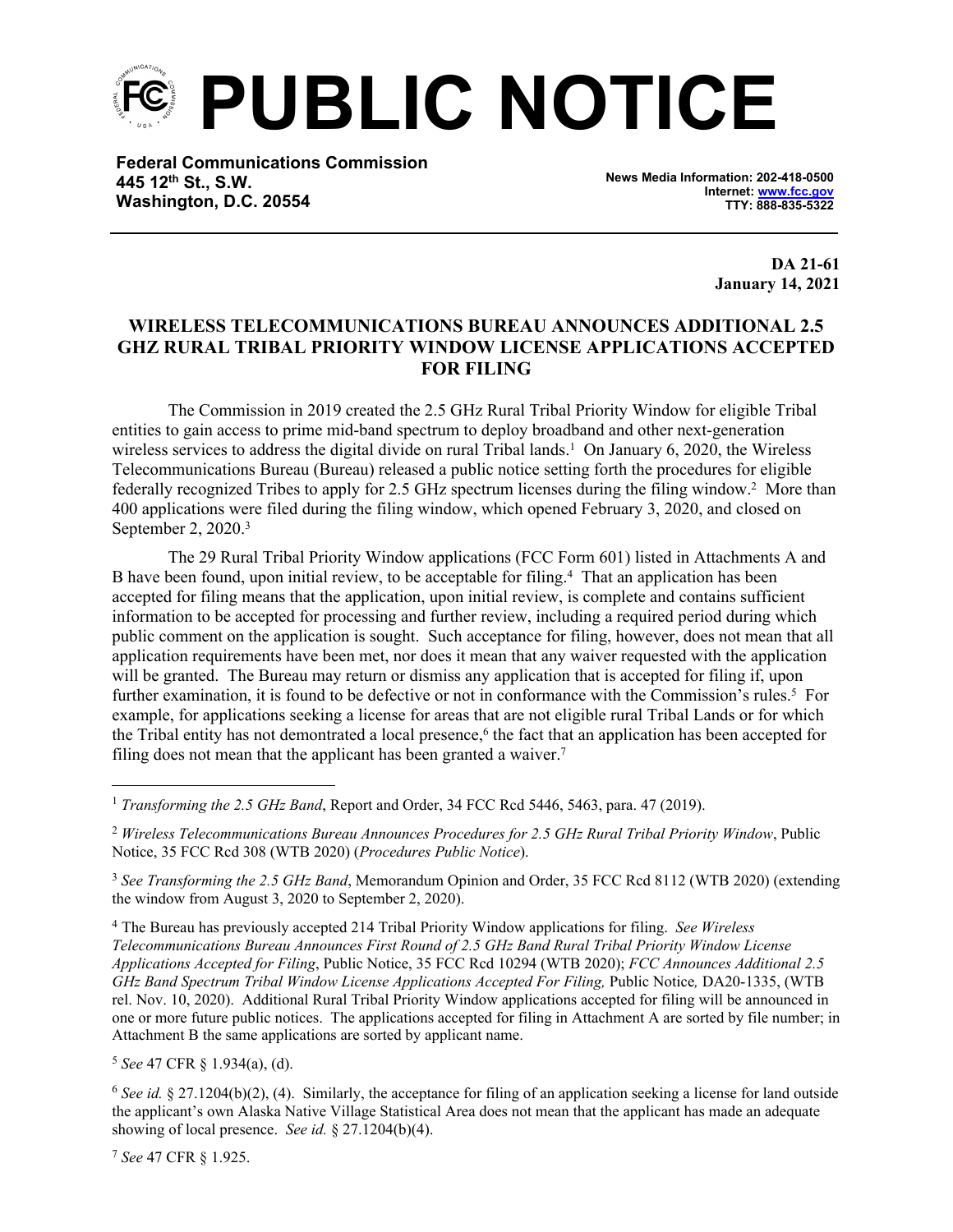Petitions to deny<sup>8</sup> the applications listed in Attachment A must be filed no later than **February 16, 2021**, thirty (30) days after the date of this Public Notice. Oppositions to a petition to deny must be filed no later than February 26, 2021, ten (10) days after the filing date for petitions to deny.<sup>9</sup> Replies to oppositions must be filed no later than **March 5, 2021**, five (5) business days after the filing date for oppositions.<sup>10</sup> All pleadings filed regarding Rural Tribal Priority Window application(s) should reference the file number of the application(s). All applications are restricted proceedings under the Commission's rules.<sup>11</sup> Unless otherwise provided by the Commission or its staff, *ex parte* presentations to or from Commission decision-making personnel are prohibited in all restricted proceedings until the proceeding is no longer subject to administrative reconsideration or review or judicial review.<sup>12</sup>

If no pleadings have been filed against an application, the applicant may make presentations concerning its application.<sup>13</sup> Once a petition to deny or other pleading has been filed, however, any party, including the applicant, must give all other parties prior notice and an opportunity to be present before making any presentation to Commission staff.<sup>14</sup> Any party filing a petition to deny shall serve a copy of the petition to deny on the applicant and on all other interested parties pursuant to 47 CFR § 1.47. The Commission may dismiss any petition to deny that does not comply with notice requirements.<sup>15</sup> Oppositions and replies shall be served on the petitioner and all other interested parties.<sup>16</sup>

Pleadings may be filed electronically through the Commission's Universal Licensing System (ULS), or by paper pursuant to the following instructions. Parties are strongly encouraged to file electronically using ULS.

- Electronic Filers: Pleadings may be filed electronically using the Internet by accessing ULS: <https://www.fcc.gov/wireless/systems-utilities/universal-licensing-system>. Each screen indicates the information to be provided or the action(s) to be performed to complete that screen. From the ULS website, to begin the process of filing a pleading click on "SUBMIT A PLEADING." The link takes the user to the *Pleadings Information* screen. Upon completing the *Pleadings Information* screen, click "CONTINUE" to go to the *File Numbers/Call Signs* screen. Upon providing the information required on that screen, complete steps three and four at the *Attach File* and *Confirmation* screens, respectively. For more information, detailed instructions can be found in the *Public Notice* announcing the implementation of electronic filing for pleadings.<sup>17</sup>
- **Paper Filers:** Parties who choose to file by paper must file an original and one copy of each filing. Filings can be sent by hand or messenger delivery, by commercial overnight courier, or by first-class or overnight U.S. Postal Service mail. All filings must be addressed to the Commission's Secretary, Office of the Secretary, Federal Communications Commission.

<sup>8</sup> *See* 47 CFR § 1.939.

 $947$  CFR §§ 1.45(b), 1.939(f).

<sup>10</sup> 47 CFR §§ 1.45(c), 1.939(f).

<sup>11</sup> *See* 47 CFR § 1.1208 (Restricted proceedings).

<sup>12</sup> *See* 47 CFR § 1.1208.

<sup>13</sup> *See* 47 CFR § 1.1208 n.1.

<sup>14</sup> *See* 47 CFR §§ 1.1202, 1.1208.

<sup>15</sup> *See* 47 CFR § 1.939(g).

<sup>16</sup> *See* 47 CFR § 1.939(c).

<sup>17</sup> *Wireless Telecommunications Bureau Enhances the Commission's Universal Licensing System to Implement Electronic Filing for Pleadings*, Public Notice, 21 FCC Rcd 424 (WTB 2006).